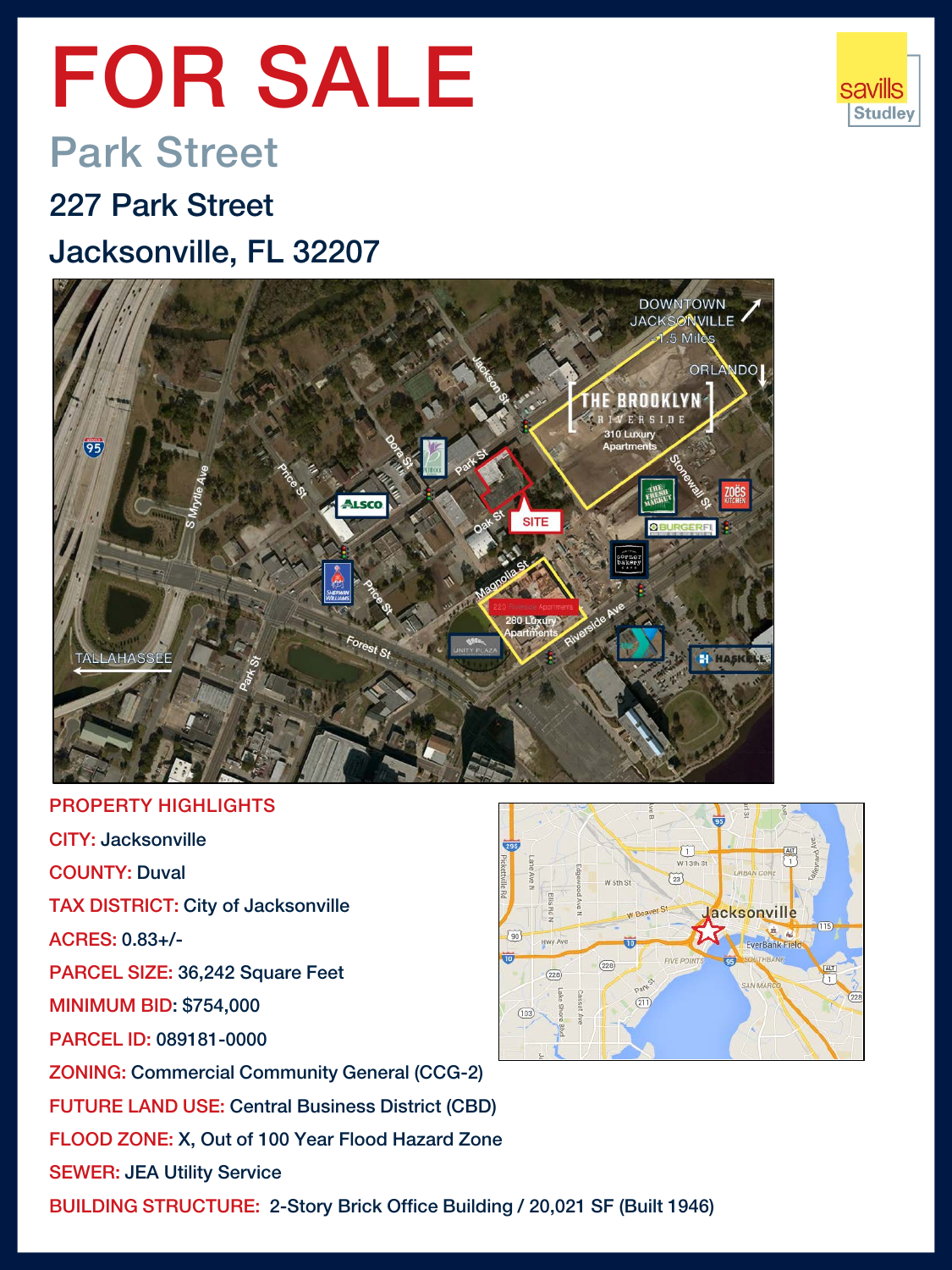# 0.83 +/- Acres

Park Street 227 Park Street Jacksonville, FL 32207

#### Property Overview



#### PROPERTY DESCRIPTION

The subject property consists of 0.83+/- acres of CCG-2 zoned land with a 20,021+/- square foot 2 story brick office building that was built in 1946. This parcel is located in Brooklyn, a neighborhood of Jacksonville, Florida, within Duval County and is considered part of Downtown Jacksonville. This rectangular-shaped interior parcel is positioned along the south side of Park Street between Dora Street and Jackson Street. Along with the office building, the site has a paved parking lot that can accommodate up to 70 vehicles.

#### PRICING

The minimum acceptable bid is \$754,000. Any bids less than the minimum bid amount will be considered counterproposals and will be deemed non-responsive and rejected. The bid shall be accompanied by an earnest money deposit in the amount of 10% of the bidder's bid amount. For more information including the Bid Conditions and Sales Contract please visit [www.myfloridalands.com.](http://www.myfloridalands.com/)

The subject property is being sold "as is", "where is". Bids will be accepted until 12:00 NOON, EST, TUESDAY, MARCH 1, 2016. The Florida Department of Environmental Protection or Savills Studley Occupier Services are not responsible for bids mailed but not received by 12:00 NOON, EST, TUESDAY, MARCH 1, 2016. All bids received by the bid submission deadline will be publicly opened at 1:00 PM EST, TUESDAY, MARCH 1, 2016.

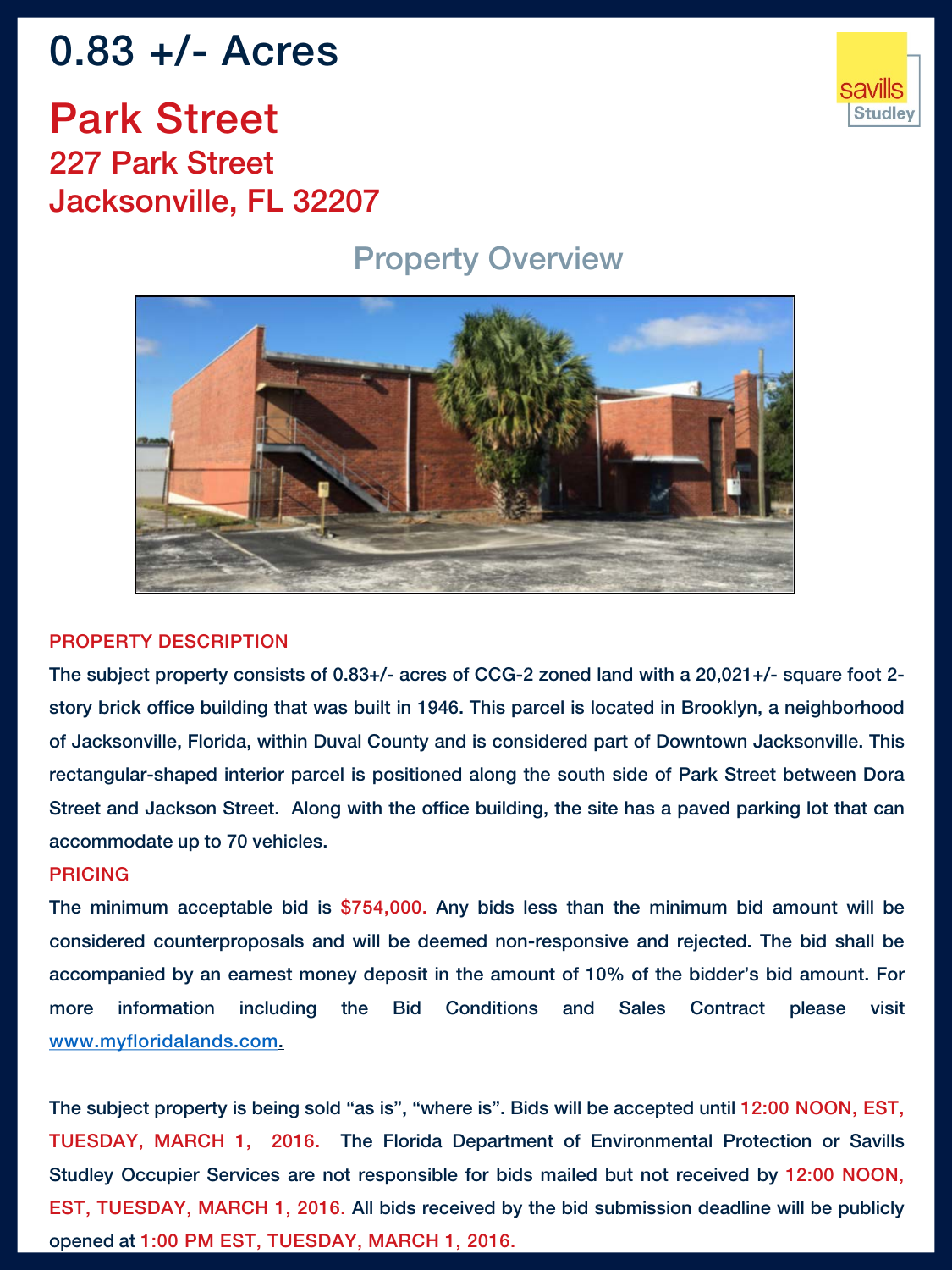# 0.83 +/- Acres



### Park Street 227 Park Street Jacksonville, FL 32207